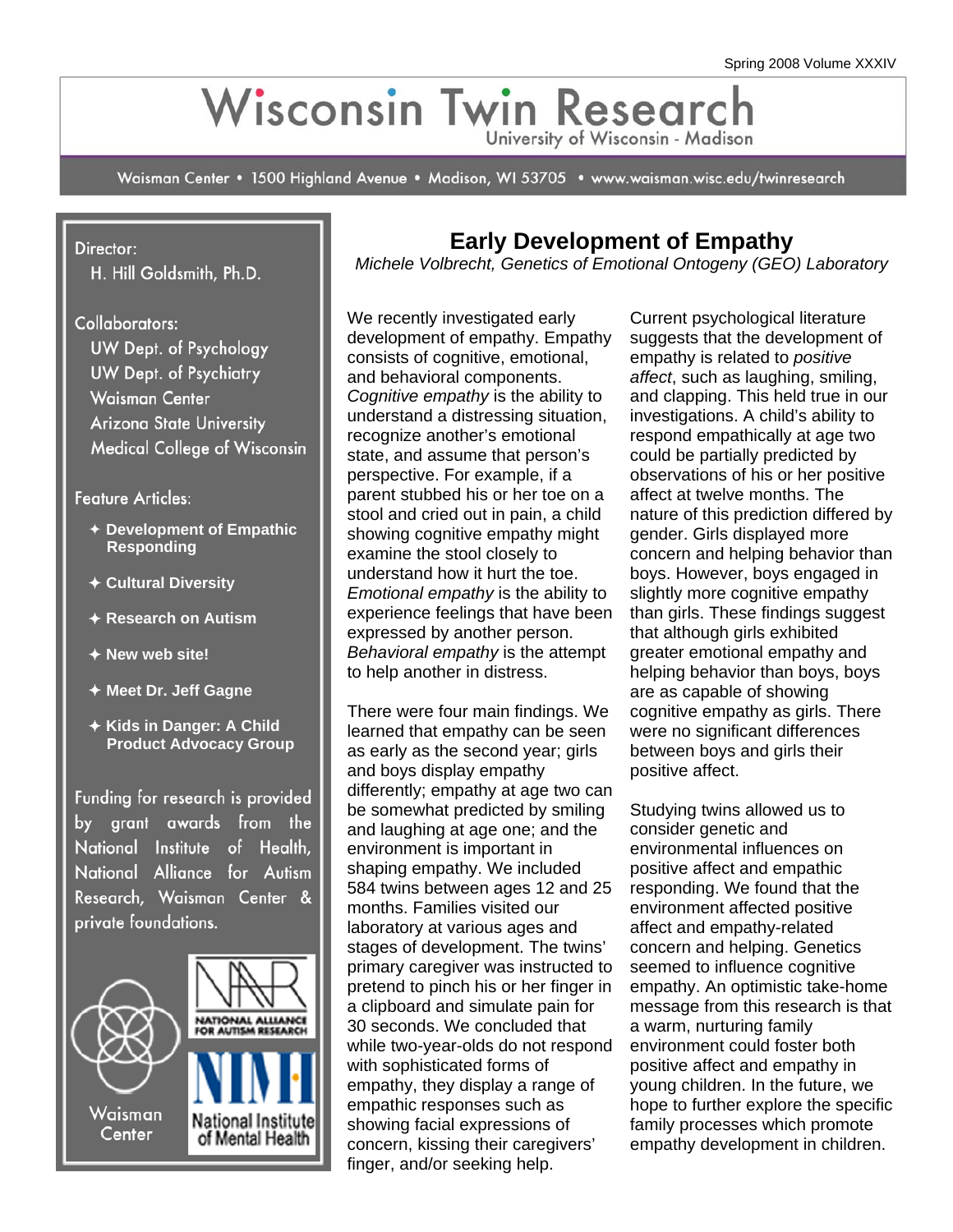

# **Exploring Culture in Our Twin Studies**

Twin studies present a unique opportunity to learn how culture and family background influence child behavior and emotion. We are committed to upholding a national standard of culturally sensitive research, so **we need your help**! We want to enroll more families of ethnic-minority descent including African American, American Indian, Asian, Hispanic and other families of twins with diverse backgrounds. Families are paid for participation. Spanish speaking staff is available as needed. If you or a family you know may be interested in learning more about this research opportunity, please call us toll-free at (866) 230-2560 or email Kristine at kpmarceau@wisc.edu.

### **Twins and Research on Autism**

We estimate that there are as many as 130 pairs of twins in Wisconsin under the age of 18 in which one or both twins has autism or some other form of pervasive developmental disorder (PDD-NOS or Asperger Syndrome). We have great personal and scientific interest in these disorders, and Dr. Goldsmith and Dr. Gernsbacher have received a large grant from the National Institute of Health to fund a twin research study to help understand the complexities of autism.

In the first phase of our study on autism spectrum disorders, parents are interviewed via telephone about their child(ren)'s developmental and medical history. The interview generally takes 45-60 minutes and can be scheduled whenever is convenient to the family. Families are paid \$25 for participating in this interview. In the next phase, we re-contact some families and ask them to participate in a follow up interview, which is also compensated.

In order to accurately assess the prevalence of autism in twin pairs, **we would like to know** if your family or someone you know has a family where **one or both twins have some form of autism**, even if they choose not to participate.

Thus far, we have located about 100 twin pairs in which one or both has autism or a related challenge.

We would appreciate a phone call or email from parents of twins with autism living in Wisconsin. It is not important if the twins are identical or fraternal, boys or girls, or even if the co-twin has any behavioral issues or not; we are interested in all concerns of the autism spectrum.

Please contact Shaun Schweigert for more information: tap@waisman.wisc.edu (866) 230-2560 [toll-free] (608) 262-5574 [local]



#### **Check out our new web site! www.waisman.wisc.edu/twinresearch**



We have a new web site! Wisconsin Twin Research consists of three collaborative labs: Wisconsin Twin Project, Twin Autism Project and Genetics of Emotional Ontogeny. The three labs recently created a cohesive web site for Wisconsin Twin Research. There are over 100 pages and links with content for parents of twins.

New features for parents and families include expanded resources, additional FAQ, and staff profiles.

Feedback is welcome. Comments on the new site should be sent to Sarah at grider@wisc.edu.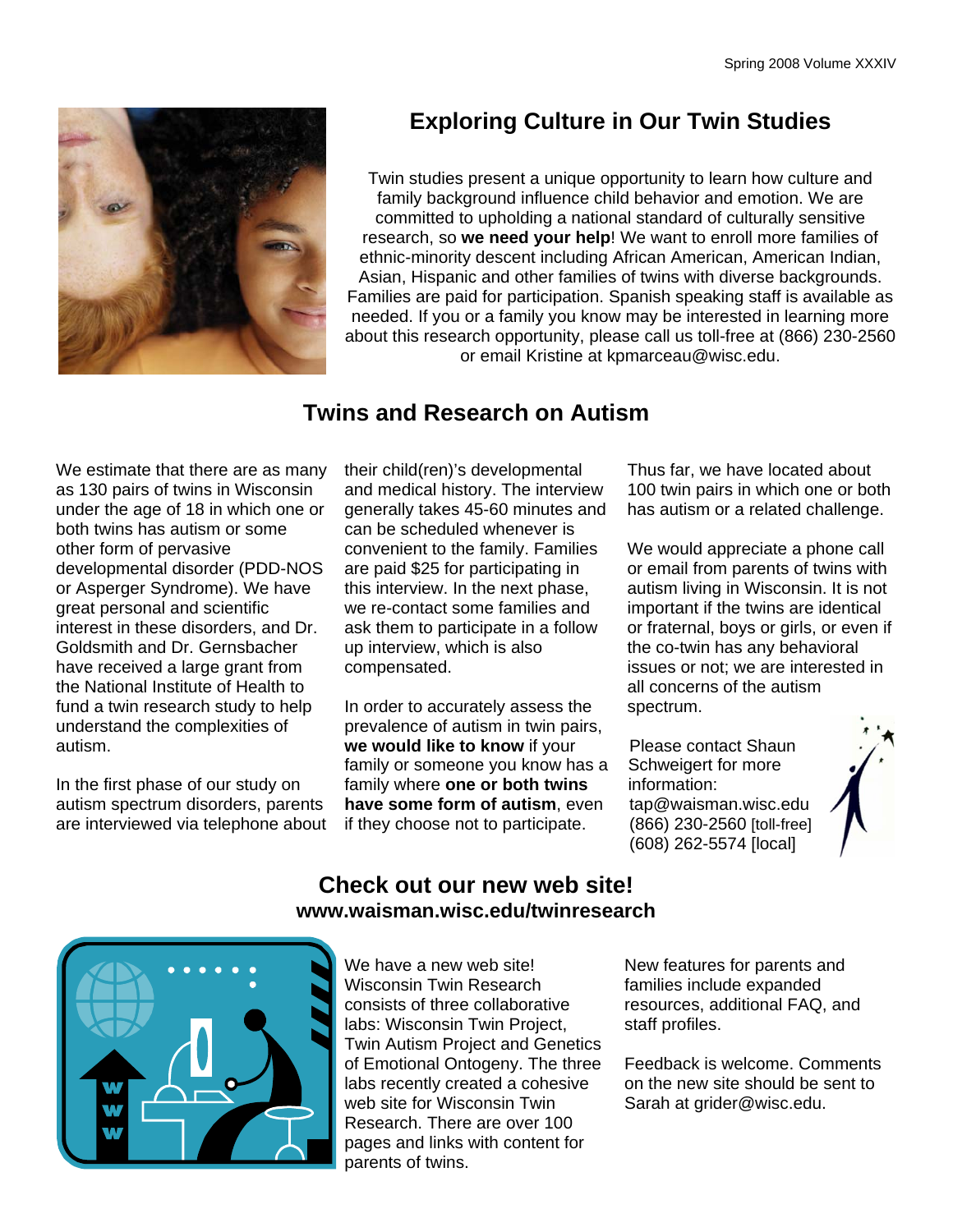### **Introducing Dr. Jeff Gagne, Postdoctoral Trainee**

Jeff is a postdoctoral trainee in the NIMH-funded Training Program in Emotion Research in the Psychology Department and has been working at the UW Twin Center since February of 2007. His interests are in child development, behavioral genetics, temperament, and psychopathology. Currently, he is studying genetic and environmental influences on temperament in the GEO sample (3-36 month-old twins), and plans to collaborate with researchers interested in the overlap between temperament and important developmental outcomes while training at UW-Madison.

Jeff's degrees include a B.A. in Psychology from Boston College, an Ed.M. in Counseling, an M.A. in Psychology, and a Ph.D. in Developmental Psychology from Boston University. We wrote his thesis on the etiology of inhibitory control in early childhood. He has published several papers and presented at many conferences, and was the recipient of several honors while a graduate student (including awards from the American Psychological Association and the National Institute of Mental Health).

Jeff is originally from Boston, and really enjoys the quality of life in Madison. He spends most of his down time with his wife Jen, a clinician at a local mental health center*.* They enjoy dining out, reading, seeing films, live music and sporting events, poker, and traveling.



### **Kids in Danger: Child Product Advocacy Group Celebrates Ten Years**

*Kids In Danger (KID) is a nonprofit organization dedicated to protecting children by improving children's product safety. KID was founded in 1998 by the parents of sixteen-month-old Danny Keysar who died in his Chicago child care home when a portable crib collapsed around his neck. Although the portable crib had been recalled five years earlier, word of its danger had not reached Danny's parents, child care provider, or the state inspector who visited the child care home just eight days before Danny's death. To date, 16 children have died in cribs of similar faulty design. And portable cribs are just one of the myriad children's products that may prove to be dangerous.* 

-Quoted from

The KID web site is a good place to start your personal research about the safety of children's products you currently own or are considering purchasing. The site includes lists of recalled products, links to consumer reports, summaries of news reports and investigations, and much more.

In addition, KID has worked hard from its beginnings to convince political leaders to focus on policy and legislation to protect children from dangerous products.

www.kidsindanger.org February 14, 2008, over 44 items KID has declared 2007 "The Year of the Recall," with nearly recordbreaking levels of injuries and the largest crib recall in history, with over one million **Simplicity and Graco cribs** being recalled. As of have already been recalled in 2008, including 49,000 **Trek MT220 Girls Bicycles** made in Wisconsin. The bicycle's frame can break during use, causing the rider to lose control and suffer injuries.

Stay informed:

- Register new items with the manufacturer; this will ensure that recall notices are sent directly to your home.
- Search for specific products by manufacturer and model number on the U.S. Consumer Product Safety Commission (CPSC) web site, www.cpsc.gov.
- Check consumer reports www.consumerreports.org